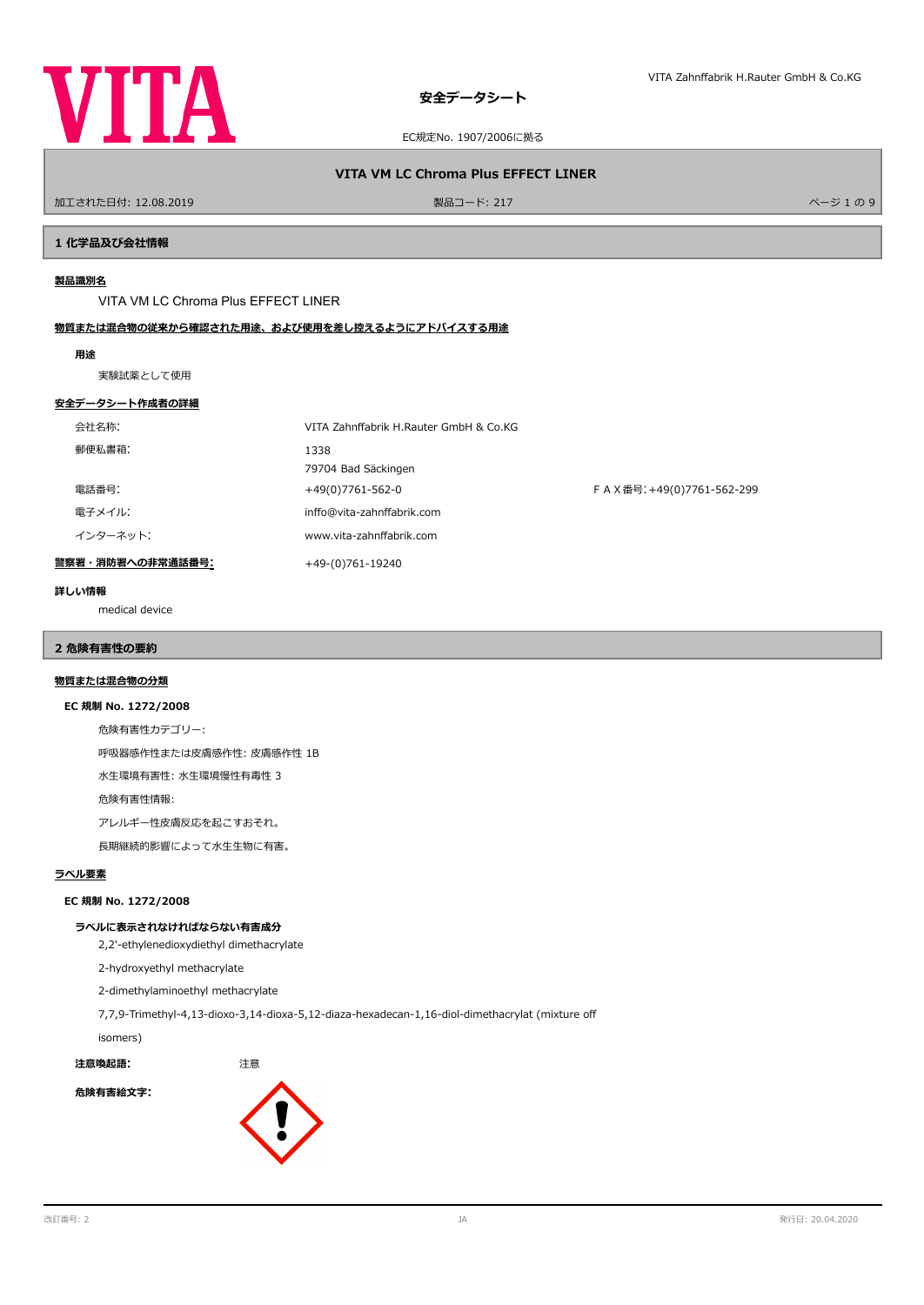

# EC規定No. 1907/2006に拠る

# **VITA VM LC Chroma Plus EFFECT LINER**

| 加工された日付: 12.08.2019 | 製品コード: 217                     | ページ2の9 |
|---------------------|--------------------------------|--------|
| 危険有害性情報             |                                |        |
| H317                | アレルギー性皮膚反応を起こすおそれ。             |        |
| H412                | 長期継続的影響によって水生生物に有害。            |        |
| 危険の予防               |                                |        |
| P261                | 粉じん/煙/ガス/ミスト/蒸気/スプレーの吸入を避けること。 |        |
| P273                | 環境への放出を避けること。                  |        |
| P280                | 保護手袋/保護衣/保護眼鏡/保護面を着用すること。      |        |
| 他の危険有害性             |                                |        |

情報は何もない.

# **3 組成及び成分情報**

# **混合物**

### **危険有害成分**

| CAS番号          | 化学名                                                                                                         | 数量           |
|----------------|-------------------------------------------------------------------------------------------------------------|--------------|
|                | GHS 分類                                                                                                      |              |
| 72869-86-4     | 7,7,9-Trimethyl-4,13-dioxo-3,14-dioxa-5,12-diaza-hexadecan-1,16-diol-dimethacrylat<br>(mixture off isomers) | $30 - 535$ % |
|                | Skin Sens. 1B, Aquatic Chronic 3; H317 H412                                                                 |              |
| $109 - 16 - 0$ | 2,2'-ethylenedioxydiethyl dimethacrylate                                                                    | $5 - 10 \%$  |
|                | Skin Sens. 1B; H317                                                                                         |              |
| 2867-47-2      | 2-dimethylaminoethyl methacrylate                                                                           | $< 1$ %      |
|                | Acute Tox. 4, Acute Tox. 4, Skin Irrit. 2, Eye Irrit. 2, Skin Sens. 1, H312 H302 H315<br>H319 H317          |              |

HおよびEUH条項の表記: 16章を参照すること 。

### **4 応急措置**

# **必要な応急手当の記述**

# **吸い込んだ後に**

新鮮な空気を入れること. 疑わしい場合は必ず、または、症状が現れている場合は、医師に相談すること。

### **皮膚に付着した後に**

皮膚に触れた場合、直ちに多量の水 かつ せっけんで洗い流すこと. 汚染された衣類を直ちに全て脱ぎ,再使

用する場合には洗濯をすること。 医師の処置を必要とする.

### **目に付着した後に**

直ちに洗眼用シャワーまたは水で、注意深く念入りに洗い流すこと. 眼の刺激があれば眼科医にかかること.

# **葛下後**

直ちに口をすすぎ、たくさんの水を飲むこと.

# **最も重要な症状および作用、急性および後発性**

情報は何もない.

### **緊急治療および特別処置が必要な兆候**

症状に応じて処置すること。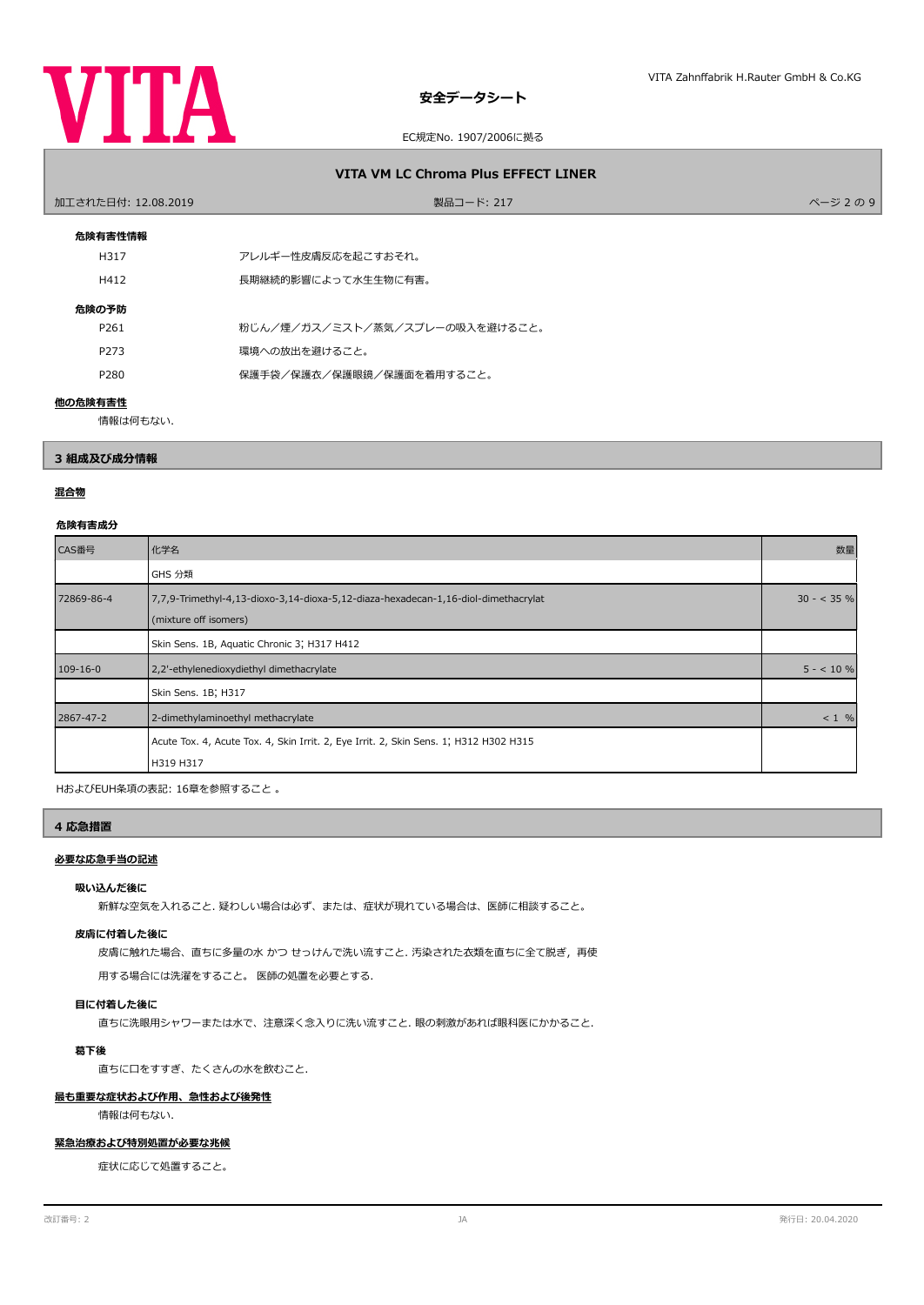

# **VITA VM LC Chroma Plus EFFECT LINER**

加工された日付: 12.08.2019 製品コード: 217 ページ 3 の 9

**5 火災時の措置**

# **消火剤**

#### **適切な消火剤**

消火対策を、周辺地域に適合するよう調整すること.

### **物質または混合物特有の危険有害性**

発火性ではない 。

### **消防士のための事前注意事項**

自給式呼吸器具及び化学防護服を着用すること。 全身防護服。

#### **追加の指摘**

ガス/蒸気/霧は、水を霧状に噴射して沈降させること. 汚染された消火用水は、分別して回収すること. 排水

管や自然水系に流入させないこと.

### **6 漏出時の措置**

### **人体に対する予防措置、保護具および緊急時措置**

十分に換気をすること. ガス/煙/蒸気/エーロゾルを吸い込まないこと. 皮膚、眼、衣服との接触を避けること.

個人用の保護具を使用すること。

### **環境に対する予防措置**

下水道、あるいは自然水系に流入させないこと.

#### **封じ込めおよび浄化方法と機材**

液体を凝固させる材質(砂、珪藻土、酸結合剤、万能接着剤)を用いて、取り除くこと. その受け入れた物

質は、廃棄物処理の章に従って、取り扱うこと.

### **他のセクションを参照**

安全取扱い: 参照箇所 節 7

個人用保護具: 参照箇所 節 8

廃棄物処理: 参照箇所 節 13

### **7 取扱い及び保管上の注意**

### **安全な取扱のための予防措置**

**安全取り扱い注意事項**

特別な予防措置は必要ではない.

**火災および爆発防護に関するアドバイス**

特別な防火対策は、必要ではない.

# **配合禁忌等、安全な保管条件**

**倉庫と容器の需要**

容器は、密閉した状態を保つこと.

### **共同貯蔵に関する注意事項**

特別な予防措置は必要ではない.

### **8 ばく露防止及び保護措置**

### **管理パラメーター**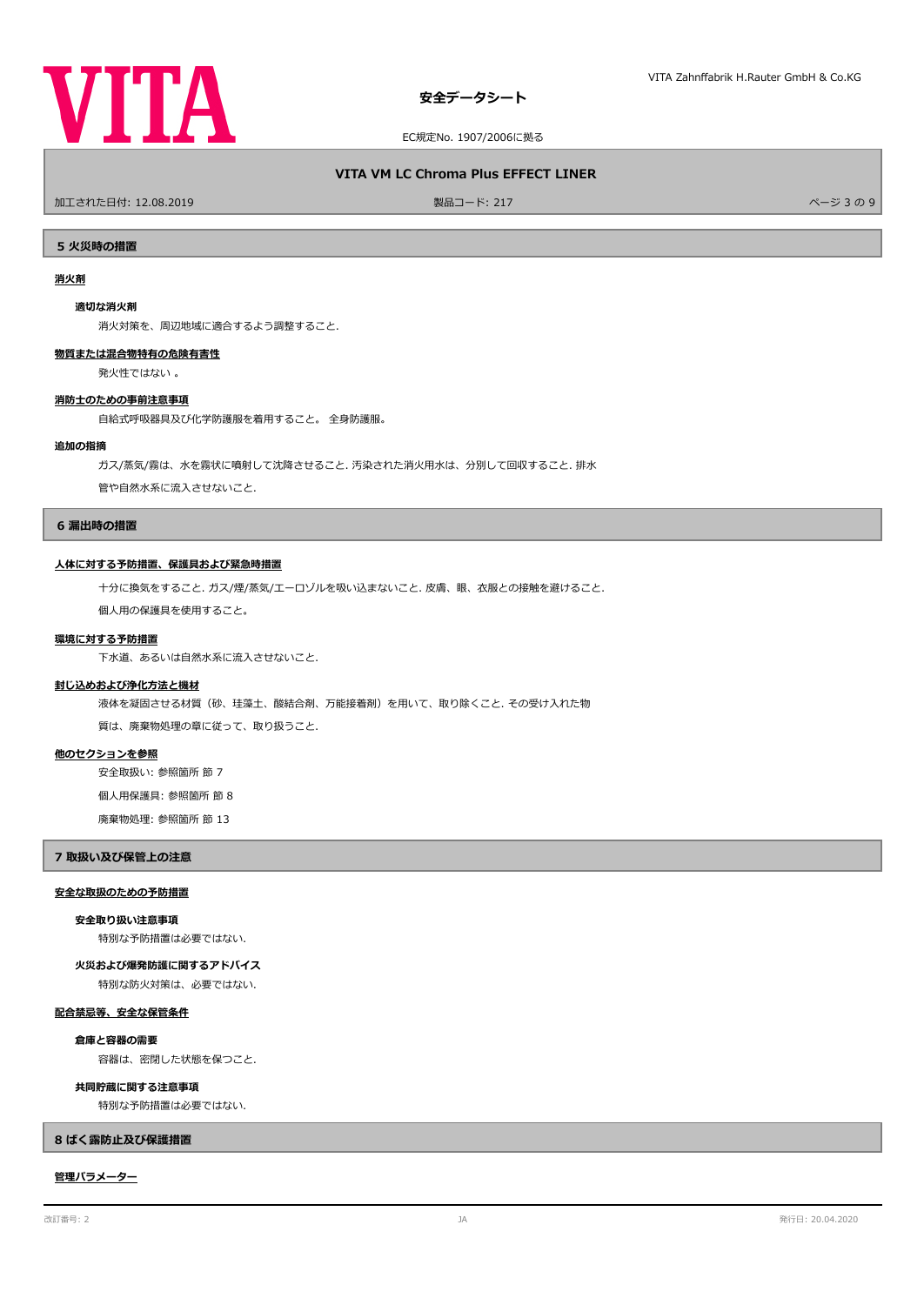

EC規定No. 1907/2006に拠る

# **VITA VM LC Chroma Plus EFFECT LINER**

ールエされた日付: 12.08.2019 しかい インター・シーク かんきょう かんきょう 製品コード: 217 しかい インター・シーク かんきょう スページ 4 の 9

### **曝露防止**



# **保護・衛生対策**

汚れが付着し、濡れた衣服は、直ちに脱衣すること。 皮膚を保護するための計画を作成し、遵守すること! 休憩前や就業後は、手と顔を念入りに洗うこと、必要であればシャワーを浴びること. 職場では、飲食、喫 煙、鼻をかむことはしないこと.

### **眼/顔面用の保護具**

保護眼鏡/保護面を着用すること.

### **手の保護具**

化学物質を取り扱う際には、4桁の検査番号を含むCE表示のついた化学物質用保護手袋に限り、着用しなけれ ばならない. 化学物質用保護手袋は、職場で扱う危険物質の濃度や量に応じて、適したものを選ばなければな らない. 前述した保護手袋を特別な用途に使用する場合、手袋の製造者に、化学物質耐性について確認するこ とが望ましい. 推奨される手袋製品 KCL Dermatril P 破過時間(最大着用時間) 10 min NBR (ニトリルゴ ム)

### **皮膚の保護**

防護衣の使用。

# **呼吸器の保護**

高濃度の箇所では、十分な換気と局所排気を行うこと。 職場の技術上の換気

# **9 物理的及び化学的性質**

# **基礎物理および化学特性の情報**

| 物質の状態:<br>色.<br>臭い:           | 液体の<br>特異臭 |  |
|-------------------------------|------------|--|
| pH値:                          | 確定されていない   |  |
| 状態の変化                         |            |  |
| 融点:                           | 確定されていない   |  |
| 沸点, 初留点及び沸騰範囲:                | 139 °C     |  |
| 引火点:                          | 251 °C     |  |
| 引火性                           |            |  |
| 固体:                           | 非該当        |  |
| ガス:                           | 非該当        |  |
| 爆発特性<br>その製品は、(で)ない:爆発の危険がある。 |            |  |
| 爆発下限:                         | 確定されていない   |  |
| 爆発上限:                         | 確定されていない   |  |
| 自然発火温度                        |            |  |
| 固体:                           | 非該当        |  |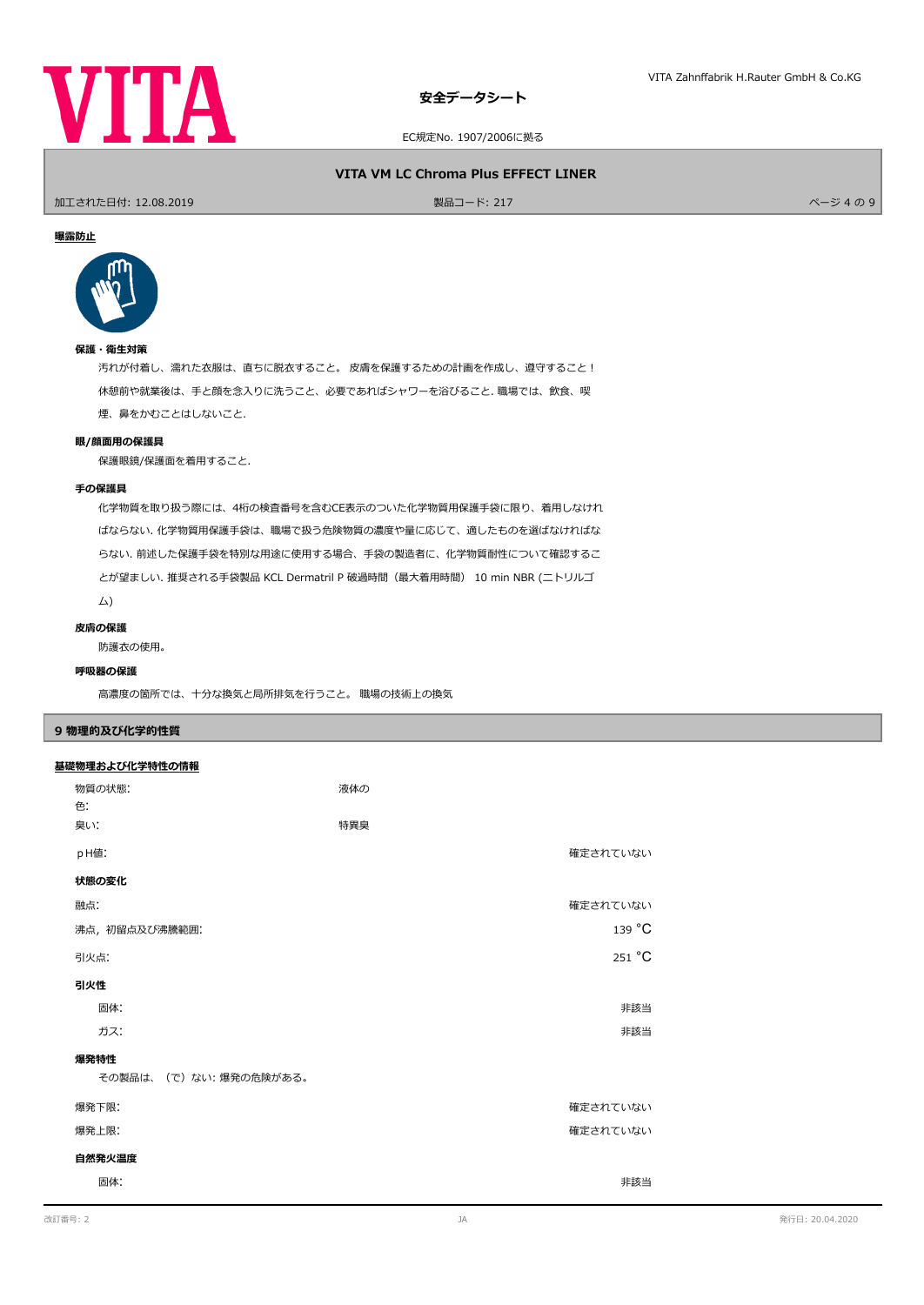

# EC規定No. 1907/2006に拠る

| VITA VM LC Chroma Plus EFFECT LINER |                 |        |  |  |
|-------------------------------------|-----------------|--------|--|--|
| 加工された日付: 12.08.2019                 | 製品コード: 217      | ページ5の9 |  |  |
| ガス:                                 | 非該当             |        |  |  |
| 分解温度:                               | 確定されていない        |        |  |  |
| 酸化特性<br>燃焼を促進しない。                   |                 |        |  |  |
| 蒸気圧:                                | $\le$ =1100 hPa |        |  |  |
| $(\tau$ 50 °C)                      |                 |        |  |  |
| 密度:                                 | 確定されていない        |        |  |  |
| 水溶性:                                | いいえ             |        |  |  |
| 溶媒に対する溶解性<br>確定されていない               |                 |        |  |  |
| 水分配係数:                              | 確定されていない        |        |  |  |
| 蒸気密度:                               | 確定されていない        |        |  |  |
| 蒸発速度:                               | 確定されていない        |        |  |  |
| その他の情報                              |                 |        |  |  |
| 固形分濃度:                              | 70,0 %          |        |  |  |

# **10 安定性及び反応性**

# **反応性**

規定に従って取扱い及び貯蔵される場合、有害反応はない。

### **化学的安定性**

本製品を通常の常温で保管すると安定である。

### **危険有害反応性の可能性**

知られた有害反応はない。

# **避けるべき条件**

(一つも、何も、誰も)ない/(一つも、何も、誰も)ない

# **不適合物質**

情報は何もない.

# **危険有害性のある分解生成物**

既に知られた有害分解製品はない。

# **11 有害性情報**

# **毒性情報**

#### **急性毒性**

入手可能なデータによれば、分類基準が満たされていない。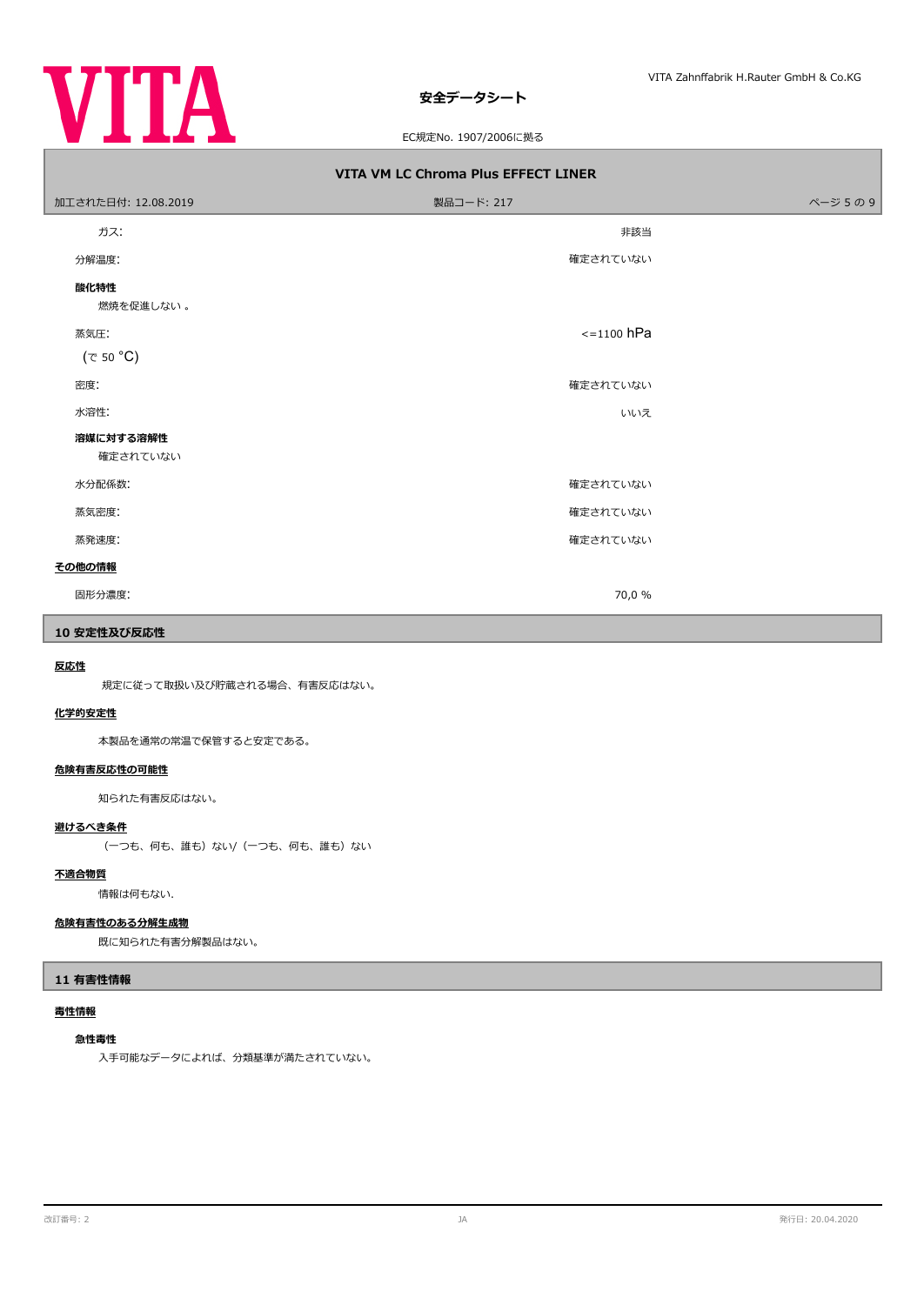

# **VITA VM LC Chroma Plus EFFECT LINER**

### - 加工された日付: 12.08.2019 - インディング・コード: 217 - 東品コード: 217 - インディング・ファイル - イージ 6 の 9 - パージ 6 の 9

| CAS番号     | 化学名                               |         |   |       |    |
|-----------|-----------------------------------|---------|---|-------|----|
|           | 曝露の経路                             | 投与量     | 種 | 源泉、出典 | 方法 |
| 2867-47-2 | 2-dimethylaminoethyl methacrylate |         |   |       |    |
|           | 経口の                               | 急性毒性の推定 |   |       |    |
|           |                                   | 500     |   |       |    |
|           |                                   | mg/kg   |   |       |    |
|           | 皮膚の                               | 急性毒性の推定 |   |       |    |
|           |                                   | 1100    |   |       |    |
|           |                                   | mg/kg   |   |       |    |

# **刺激性及び腐食性**

入手可能なデータによれば、分類基準が満たされていない。

### **感作性影響**

アレルギー性皮膚反応を起こすおそれ。

(7,7,9-Trimethyl-4,13-dioxo-3,14-dioxa-5,12-diaza-hexadecan-1,16-diol-dimethacrylat (mixture of

isomers); 2,2'-ethylenedioxydiethyl dimethacrylate; 2-dimethylaminoethyl methacrylate)

### **生殖における発ガン性/変異原性/有毒性の影響**

入手可能なデータによれば、分類基準が満たされていない。

# **特定標的臓器毒性(単回暴露)**

入手可能なデータによれば、分類基準が満たされていない。

### **特定標的臓器毒性(反復暴露)**

入手可能なデータによれば、分類基準が満たされていない。

### **吸引性呼吸器有害性**

入手可能なデータによれば、分類基準が満たされていない。

### **テストに関するその他のインフォーメーション**

この混合物はEC指令No 1272/2008 [CLP]において、危険性を有すると評価される.

### **12 環境影響情報**

# **毒性**

長期継続的影響によって水生生物に有害.

# **残留性と分解性**

その製品は、検査されなかった.

# **生物蓄積性**

その製品は、検査されなかった.

# **土壌中の移動度**

その製品は、検査されなかった.

### **他の有害影響**

情報は何もない.

# **詳しい情報**

下水道、あるいは自然水系に流入させないこと. 地下/土壌に至らせてはならない.

# **13 廃棄上の注意**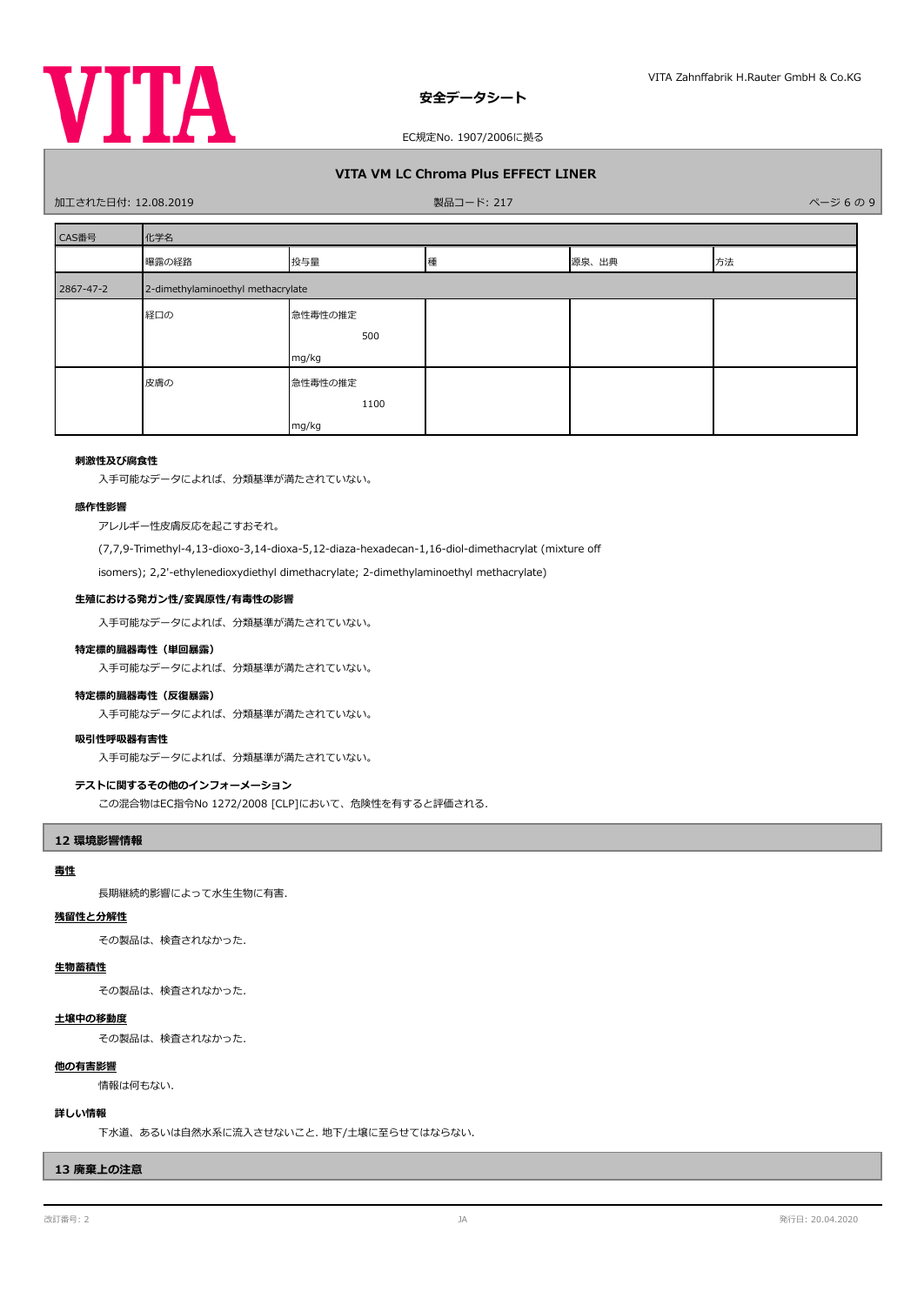

### **VITA VM LC Chroma Plus EFFECT LINER**

加工された日付: 12.08.2019 製品コード: 217 ページ 7 の 9

### **廃棄物処理方法**

### **廃棄の勧告**

下水道、あるいは自然水系に流入させないこと. 地下/土壌に至らせてはならない. 廃棄物は該当法規に従っ

て廃棄すること。

### **汚染した包装**

汚染された包装は、物質そのものと同様に扱うこと. EAK/AVVによる廃棄物コード及び廃棄物名称

# **14 輸送上の注意**

# **海上輸送 (IMDG)**

| UN番号:                  | No dangerous good in sense off this transport regulation  |
|------------------------|-----------------------------------------------------------|
| 正式の国連輸送名:              | No dangerous good in sense off this transport regulation. |
| <u>輸送における危険有害性クラス:</u> | No dangerous good in sense off this transport regulation. |
| 包装等級(PG):              | No dangerous good in sense off this transport regulation. |
| 空輸 (ICAO-TI/IATA-DGR)  |                                                           |
| UN番号:                  | No dangerous good in sense off this transport regulation  |
| 正式の国連輸送名:              | No dangerous good in sense off this transport regulation. |
| 輸送における危険有害性クラス:        | No dangerous good in sense off this transport regulation. |
| 包装等級(PG):              | No dangerous good in sense off this transport regulation. |
| 環境危険有害性                |                                                           |
| 環境に有害である:              | いいえ                                                       |

### **使用者のための特別な予防措置**

情報は何もない.

### **MARPOL 73/78 の付属文書 II および IBC Code に準拠するバルク輸送**

非該当

### **15 適用法令**

# **物質または混合物に固有の安全、健康および環境に関する規則/法律**

従業制限: またのは、およびのおよびのののに、若年層への従業制限に注意する。 水に与える有害性等級(ドイツ): 3 - 水を非常に汚染する

皮膚吸収/感作: アレルギー性過敏反応を起こします。

# **16 その他の情報**

### **略称と頭字語の説明**

ADR: Accord européen sur le transport des marchandises dangereuses par Route

(European Agreement concerning the International Carriage of Dangerous Goods by Road)

IMDG: International Maritime Code ffor Dangerous Goods

IATA: International Air Transport Association

GHS: Globally Harmonized System off Classiffcation and Labelling off Chemicals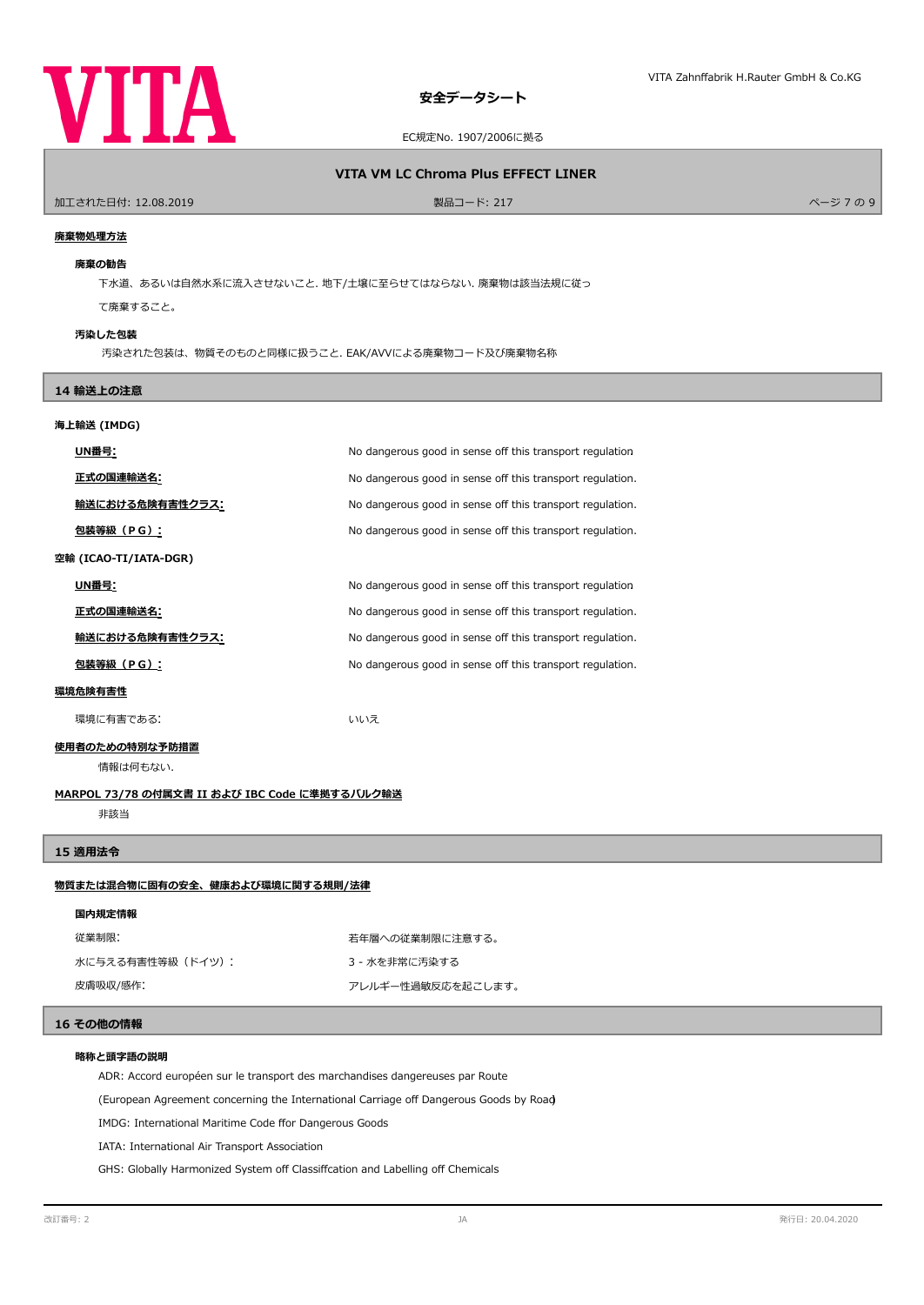EC規定No. 1907/2006に拠る

### **VITA VM LC Chroma Plus EFFECT LINER**

加工された日付: 12.08.2019 製品コード: 217 ページ 8 の 9

EINECS: European Inventory of Existing Commercial Chemical Substances

ELINCS: European List off Notiffed Chemical Substances

CAS: Chemical Abstracts Service

LC50: Lethal concentration, 50%

LD50: Lethal dose, 50%

CLP: Classifcation, labelling and Packaging

REACH: Registration, Evaluation and Authorization off Chemicals

GHS: Globally Harmonised System off Classiffcation Labelling and Packaging off Chemicals

UN: United Nations

DNEL: Derived No Efect Level

DMEL: Derived Minimal Efect Level

PNEC: Predicted No Efect Concentration

ATE: Acute toxicity estimate

LL50: Lethal loading, 50%

EL50: Efect loading, 50%

EC50: Efective Concentration 50%

ErC50: Efective Concentration 50%, growth rate

NOEC: No Observed Efect Concentration

BCF: Bio-concentration factor

PBT: persistent, bioaccumulative, toxic

vPvB: very persistent, very bioaccumulative

RID: Regulations concerning the international carriage off dangerous goods by rail

ADN: European Agreement concerning the International Carriage off Dangerous Goods by Inland

Waterways (Accord européen relatiff au transport international des marchandises dangereuses par

voies de navigation intérieures)

EmS: Emergency Schedules

MFAG: Medical First Aid Guide

ICAO: International Civil Aviation Organization

MARPOL: International Convention ffor the Prevention off Marine Pollution ffrom Ships

IBC: Intermediate Bulk Container

VOC: Volatile Organic Compounds

SVHC: Substance off Very High Concern

略語および頭字語については、http://abbrev.esdscom.eu の表を参照

### **GHSによる混合物の等級分類および適用した評価法**

| 分類                      | 分類方法 |
|-------------------------|------|
| Skin Sens. 1B; H317     | 算出方法 |
| Aquatic Chronic 3; H412 | 算出方法 |

| H302 | 飲み込むと有害。    |
|------|-------------|
| H312 | 皮膚に接触すると有害。 |
| H315 | 皮膚刺激。       |